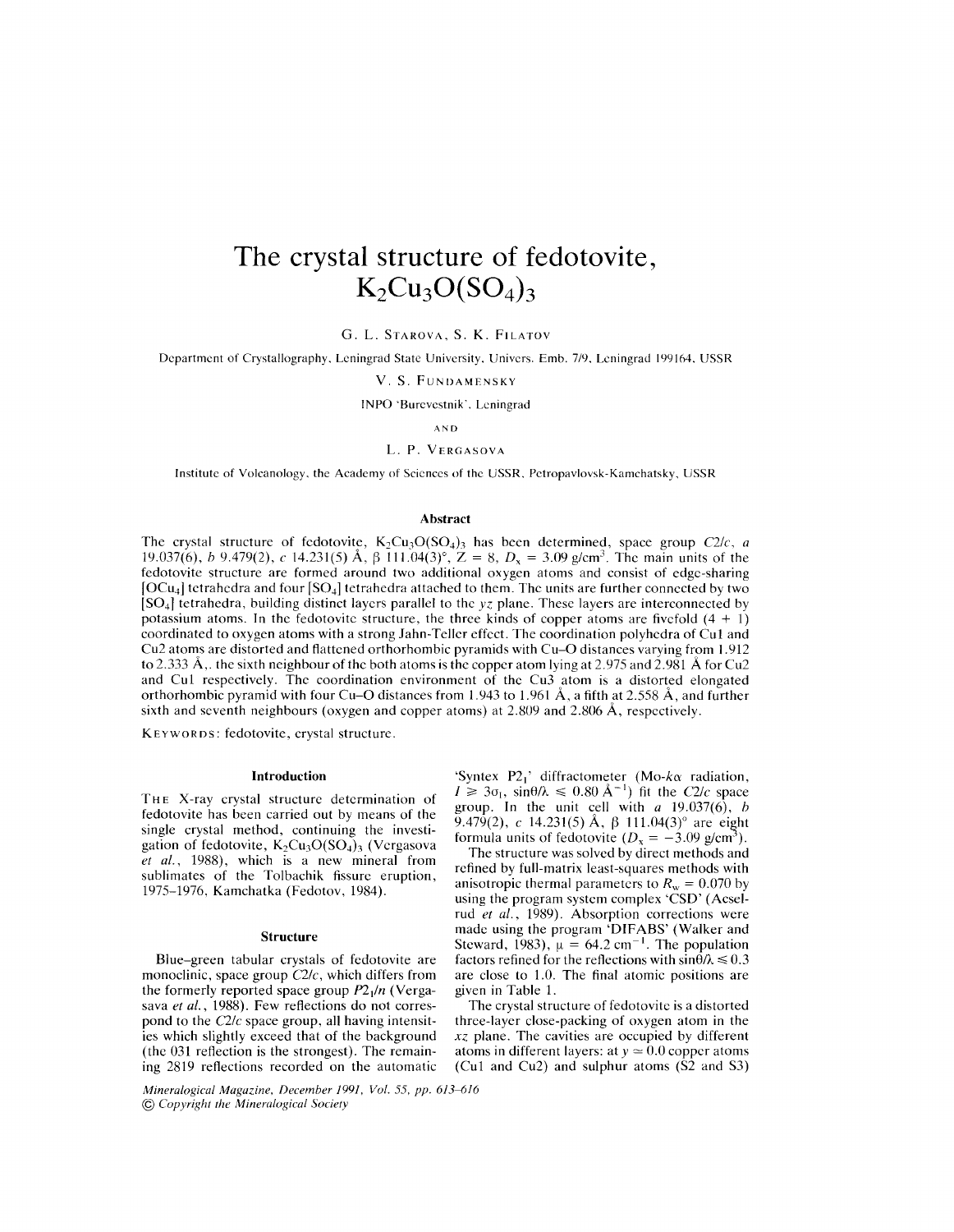Table 1. Atomic positions of fedotovite\*

| Atom           | x/a        | y/D        | $Z/\underline{c}$ |  |  |
|----------------|------------|------------|-------------------|--|--|
| Cu1            | 0.48071(4) | 1.01816(7) | 0.34265(5)        |  |  |
| $\mathrm{Cu2}$ | 0.48587(4) | 0.47783(8) | 0.14018(5)        |  |  |
| Cu3            | 0.42119(4) | 0.74635(7) | 0.20615(6)        |  |  |
| S1             | 0.50646(9) | 0.7505(1)  | 0.4904(1)         |  |  |
| S2             | 0.64724(9) | 1.0261(2)  | 0.3652(1)         |  |  |
| S3             | 0.35139(9) | 0.4648(1)  | 0.2120(1)         |  |  |
| Κ1             | 0.32573(9) | 0.7519(2)  | 0.4388(2)         |  |  |
| K2             | 0.1957(1)  | 0.7346(2)  | 0.1249(2)         |  |  |
| O1             | 0.5        | 0.8908(5)  | 0.25              |  |  |
| O2             | 0.4501(3)  | 0.8269(5)  | 0.4066(3)         |  |  |
| O3             | 0.5620(3)  | 0.6771(5)  | 0.4582(3)         |  |  |
| Ο4             | 0.4636(3)  | 0.6480(4)  | 0.5267(3)         |  |  |
| Ο5             | 0.5891(3)  | 1.0572(6)  | 0.4098(4)         |  |  |
| Ο6             | 0.4051(3)  | 0.4394(5)  | 0.3183(4)         |  |  |
| O7             | 0.3385(3)  | 0.6195(5)  | 0.2000(4)         |  |  |
| Ο8             | 0.2803(3)  | 0.3966(5)  | 0.2007(4)         |  |  |
| O9             | 0.5478(3)  | 0.8504(5)  | 0.5706(3)         |  |  |
| O10            | 0.6215(3)  | 1.0720(6)  | 0.2585(4)         |  |  |
| O11            | 0.3844(3)  | 0.4150(6)  | 0.1403(4)         |  |  |
| О12            | 0.5        | 0.6045(5)  | 0.25              |  |  |
| O13            | 0.6606(3)  | 0.8707(5)  | 0.3699(4)         |  |  |
| O14            | 0.7169(3)  | 1.0959(5)  | 0.4243(4)         |  |  |

\* Thermal parameters may be obtained from the editor or authors

occupy octahedral and tetrahedral cavities respectively; at  $y \approx 0.25$  copper atoms (Cu3) and sulphur atoms  $(S1)$  are disposed in octahedral and tetrahedral cavities, and two potassium atoms enter into octahedral cavities and strongly distort a close-packing of oxygen atoms (Fig. 1).

The main unit of the fedotovite structure is formed around two additional oxygen atoms (01 and O12) and consist of two edge-sharing  $[OCu<sub>4</sub>]$ tetrahedra with Cu-O distances from 1.912 to 1.961 Å and Cu–O–Cu angles from 91 to  $124^\circ$ (Table 2) and four  $[SO_4]$  tetrahedra attached to them (Fig. I). The units are further connected to two  $[SO_4]$  tetrahedra to form distinct layers parallel to the *yz* plane. The layers are interconnected by potassium atoms (Fig. 2). Similar units formed around additional oxygen atoms by edgesharing  $[OCu<sub>4</sub>]$  tetrahedra and sulphate groups connected with them in such a way that the chains with symmetry  $4<sub>2</sub>$  are formed which were described in pyipite (caratiite) (Effenberger and Zemann, 1984).

1n the fedotovite structure the three kinds of



FIG. 1. The projection of the  $\left[\text{Cu}_3\text{O}(\text{SO}_4)_3\right]^{2-}$  layer on the *yz* plane.

copper atoms are five fold  $(4 + 1)$  coordinated by oxygen atoms with strong Jahn- Teller distortion (Table 2). Coordination polyhedra of CuI and Cu2 atoms are distorted and flattened orthorhombic pyramids with Cu-O distances varying from  $1.912$  to  $2.333$  Å; a sixth neighbour follows at a distance of 2.981 and 2.975 A for CuI and Cu2 respectively. The coordination environment of the Cu3 atom is a distorted orthorhombic pyramid with four Cu-O distances from 1.943 to 1.961 Å, a fifth at 2.558 Å and further sixth and seventh neighbours (oxygen and copper atoms) at 2.809 and 2.806 A respectively (Table 2).

The nearest environment of potassium atoms consists of six oxygen atoms; for the K1 atom they are from 2.497 to 2.835 A, with a seventh at 3.142  $\AA$ ; for the K2 atom there are six neighbours from 2.759 to 3.036 A and seventh at 3.150 A.

In the structure of fedotovite  $[SO_4]$  tetrahedra are somewhat distorted (Table 2) and interatomic distances in the sulphate groups are the typical values.

The participation of oxygen atoms in coordination polyhedra differs: ten oxygen atoms take part in coordination of copper and sulphur atoms, two oxygen atoms are only connected with sulphur atoms and two oxygen atoms (additional) are bonded to copper atoms only.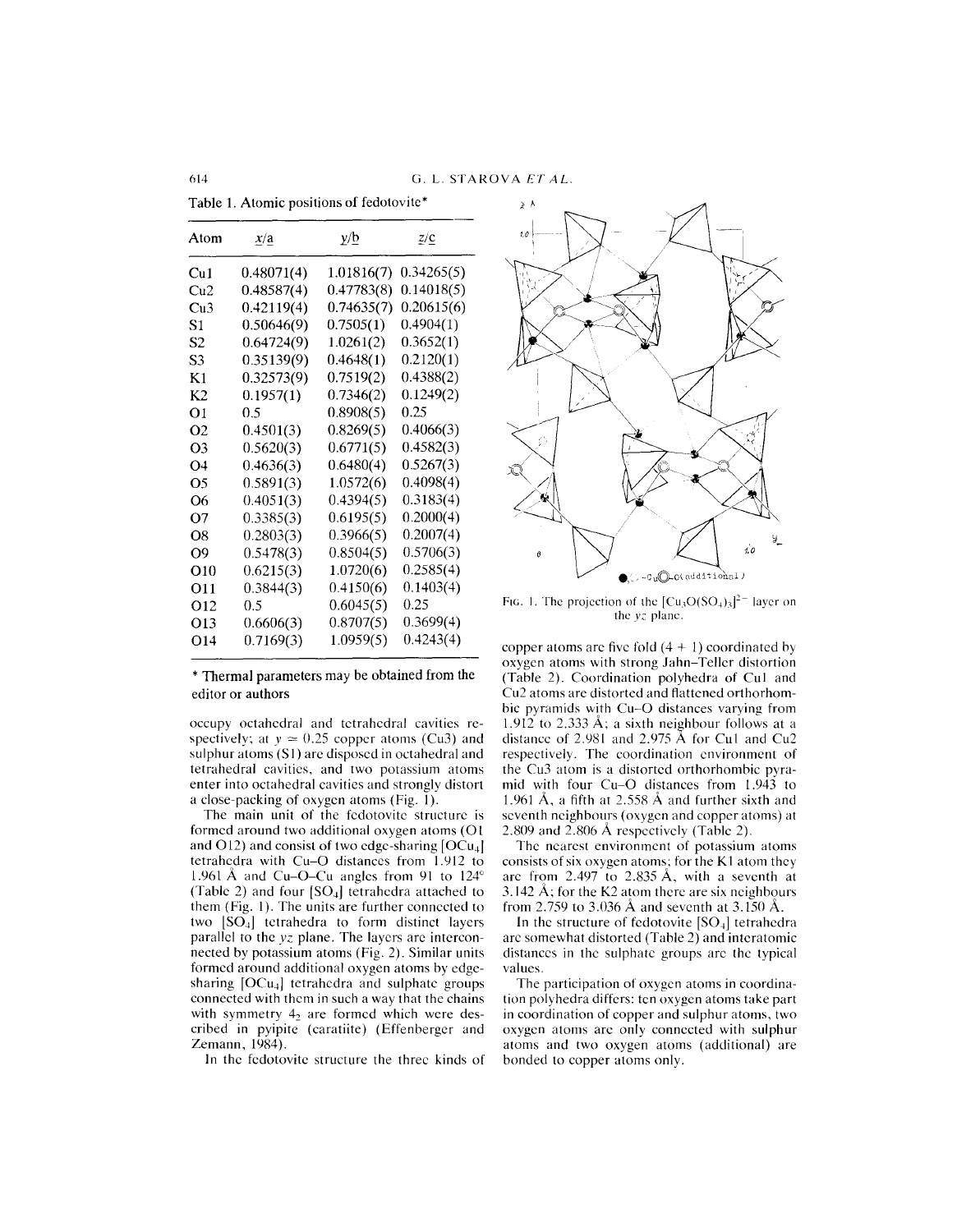

Fig. 2. The projection of the fedotovite structure on the  $xz$  plane.

Table 2. Bond distances  $(\hat{\mathbf{A}})$  and angles (degrees) of fedotovite

| Cu - polyhedra |                |                |              |                       |              |                |                       |                | S - tetrahedra |                    |             |                 |          |           |
|----------------|----------------|----------------|--------------|-----------------------|--------------|----------------|-----------------------|----------------|----------------|--------------------|-------------|-----------------|----------|-----------|
| $Cu1 = O1$     |                | $1.918(3)$ Cu2 | O3'          | $2.333(4)$ $Cu3 = 01$ |              |                | $1.961(4)$ $S1 = 02$  |                |                | $1.476(5)$ S2 = OS |             | $1.489(6)$ S3 = | (x)      | 1.4795(5) |
| O <sub>2</sub> |                | 2.198(5)       | O4'          | 1.928(4)              |              | $^{03}$        | 2,558(5)              |                | (1)            | 1.470(5)           | 010         | 1.484(5)        | O7       | 1.490(5)  |
| OS.            |                | 1.973(5)       | $O6^{\circ}$ | 1.978(6)              |              | $^{02}$        | 1.959(5)              |                | O <sub>4</sub> | 1.477(5)           | 013         | 1.492(5)        | OS       | 1.447(6)  |
| (19)           |                | 1.963(5)       | 011          | 2.036(6)              |              | 012            | 1.943(4)              |                | $^{09}$        | 1.474(5)           | 014         | 1.447(6)        | 011      | 1.455(6)  |
| O10'           |                | 2,026(5)       | 012          | 1.912(3)              |              | 013            | 1.943(5)              |                |                |                    |             |                 |          |           |
| Cut            |                | 2.981(1)       | Cu2          | 2.975(1)              |              | O <sub>2</sub> | 2.809(4)              |                |                |                    |             |                 |          |           |
|                |                |                |              |                       |              | Cu3'           | 2.806(1)              |                |                |                    |             |                 |          |           |
| $Q_1 - C_0$ =  | 02             | 84.8(2)        |              | $OV + Cu2$            | $04^{\circ}$ | 94.4           | $O2 - SI -$           |                | O <sub>3</sub> | 112.1(3)           |             | $OS - S2 - O10$ | 110.8(3) |           |
| O1             | (35)           | 91.5(2)        |              | $O3^{\circ}$          | C6           |                | $118.1(2)$ 02         |                | $^{(14)}$      | 105.9(3)           | O5          | 013             | 108.5(3) |           |
| $_{01}$        | ()9'           | 175,2(2)       |              | OS                    | 011          | 94.6(2)        | $()$ <sup>2</sup>     |                | (19)           | 110.0(3)           | $^{()}$     | 014             | 109.2(3) |           |
| $^{O1}$        | OBY            | 92.4(2)        |              | O3                    | 01?          | 83.8(2)        | $^{13}$               |                | $^{04}$        | 110.3(3)           | $010 -$     | 013             | 105.8(3) |           |
| $^{02}$        | OS.            | 109.9(2)       |              | $O4^{\circ}$          | (M)          | 91.6(2)        | $^{03}$               |                | $^{09}$        | 107.5(3)           | $_{010}$    | 014             | 111.1(3) |           |
| O.2            | O <sup>o</sup> | 95.3(2)        |              | $O4^{\circ}$          | 011          | 84.9(2)        | $^{()}$               |                | $^{19}$        | 111.1(3)           | 013         | 014             | 108.4(3) |           |
| O <sub>2</sub> | OUT            | 99.9(2)        |              | O4                    | $_{012}$     | 175.7(2)       |                       |                |                |                    |             |                 |          |           |
| OS.            | $^{09}$        | 93.1(2)        |              | O6'                   | $_{011}$     |                | $147.4(2)$ (16 - S3 - |                | 07             | 108.8(3)           |             |                 |          |           |
| O <sub>2</sub> | OIIT           | 150.2(2)       |              | O6'                   | 012          | 92.7(2)        | O <sub>b</sub>        |                | OS.            | 110.2(3)           |             |                 |          |           |
| $OQ^2$         | $010^{\circ}$  | 82.9(2)        |              | $_{\rm out}$          | 012          | 91.3(2)        | Ob                    |                | 011            | 109.1(3)           |             |                 |          |           |
|                |                |                |              |                       |              |                | O7                    |                | $_{OS}$        | 108.7(3)           |             |                 |          |           |
|                |                |                |              |                       |              |                | $^{17}$               |                | O11            | 108.0(3)           |             |                 |          |           |
|                |                |                |              |                       |              |                | O <sub>S</sub>        |                | 011            | 112.0(3)           |             |                 |          |           |
|                |                |                |              |                       |              |                |                       |                |                | K-polyhedra        |             |                 |          |           |
| $O1 - Cu3$     | or             | 97.9(1)        |              |                       |              |                | K1                    | O2             |                | 2.665(6)           | $K2 - O3^n$ |                 | 2.910(5) |           |
| O1             | $^{07}$        | 162.6(2)       |              |                       |              |                |                       | O <sub>4</sub> |                | 2.658(5)           | 067         |                 | 3.036(6) |           |
| O <sub>1</sub> | 012            | 88.1(1)        |              |                       |              |                |                       | OS*            |                | 2.835(5).          | O7          |                 | 2.762(6) |           |
| O <sub>k</sub> | 013            | 97.9(2)        |              |                       |              |                |                       | OS'            |                | 2.649(b)           | OS'         |                 | 2.814(6) |           |
| OY             | 07             | 99.5(2)        |              |                       |              |                |                       | 011            |                | 3.145(5).          | OQ"         |                 | 2.759(6) |           |
| O3'            | 012            | 77.3(1)        |              |                       |              |                |                       | 014'           |                | 2.497(6)           | 010"        |                 | 3.150(6) |           |
| O <sup>3</sup> | $013^{\circ}$  | \$9.1(2)       |              |                       |              |                |                       | 014"           |                | 2.772(s)           | O13'        |                 | 3.001(6) |           |
| O7             | 012            | 96.1(2)        |              |                       |              |                |                       |                |                |                    |             |                 |          |           |
| O7             | 013'           | 83.0(2)        |              |                       |              |                |                       |                |                |                    |             |                 |          |           |
| 012            | O13'           | 166.1(2)       |              |                       |              |                |                       |                |                |                    |             |                 |          |           |

Croudinates of generated atoms: OF 0.4380, 0.6671, 0.0418; OF = 0.4636, 0.3520, 0.0267; OF = 0.4109, 0.9428, 0.5902; OF = 0.5949, 0.4394, 0.1817;<br>OR = 0.2197, 0.8966, 0.2993, OF = 0.4522, 1.1496, 0.4294; OHF = 0.3785, 1.07